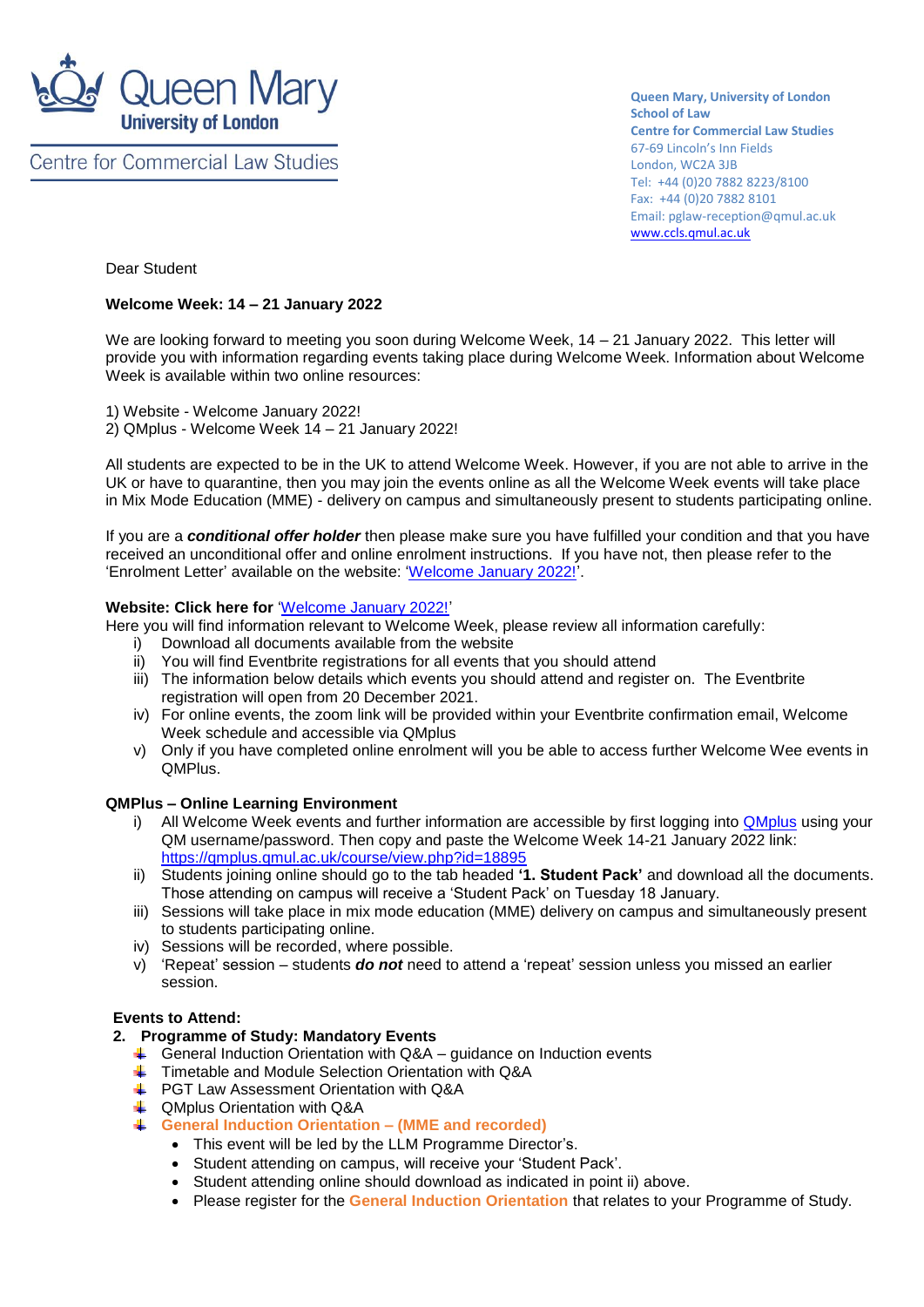Students who are registered on the programmes listed below with an **'\*'** should *not* register for the '*General Induction Orientation: LLM with Q&A & Welcome by Head of CCLS', Tuesday 18 January.*

#### *\*ESCP, Associates, Flexible LLM/PGDip\* - These programmes have their own* **General Induction Orientation** *scheduled on Tuesday 18 January, please check schedule for time and location.*

# **Programme of Study - Academic Guidance & Open to ALL – (MME and recorded)**

- This will include an introduction from the Programme of Study Academic Coordinator
- Provide unique key points, up and coming events that may be of interest to the students, followed by a Q&A
- 60 credits free choice If a student wishes to take up to 60 credits of electives from outside their programme of study then you may attend *any* of the **Programme of Study - Academic Guidance & Open to ALL**
- Please refer to 'Open to All Categories' document in Student Pack to identify which modules are available within each Programme of Study. If you wish to take module that is not available within one of the Programme of Study- Academic Guidance sessions, then please refer to the Introductory video's available on QMplus 'Welcome Week 14 – 21 January 2022': <https://qmplus.qmul.ac.uk/course/view.php?id=18895>
- **'Programme of Study - Networking Event' (No MME or recording – on campus only)**
	- Opportunity to meet fellow students and academic staff on their programme of study

## **Critical Thinking and Writing (MME and recorded)**

- The purpose of Critical Thinking and Writing in Law is three-fold:
- i) It helps students who have been accepted on a conditional offer meet their language requirement.
- ii) It offers students with opportunities to deepen their understanding of the learning strategies required at postgraduate study.
- iii) It aspires to guide and assist students through the different stages of the writing process of their essays and dissertations.

## **Library Resources Orientation (MME and recorded)**

- Students should attend both events OM Library and the Institute of Advanced Legal Studies
- For the QM Library Event students should watch the pre-record lecture video before attending the Q&A on the day

## **Professional Development/Careers (MME and recorded)**

- This event will introduce you to the PG Law Careers team, providing an overview of the specialist career support, events and opportunities made available to postgraduate law students throughout the year.
- The session will explain how our PG Law Careers team can assist you with your career planning and it will outline the full programme of employer events, seminars and workshops designed to support employability

## **3. Module Information/videos**

Here you will find introductory videos and key information for module selection. Please also refer to the Module and Programme Description book available to download in the Student Pack or from the website: [Welcome Week 14 –](https://www.qmul.ac.uk/law/postgraduate/postgraduate-welcome-jan-2022/) 21 January 2022!

## **Module Selection 19 – 23 January 2022**

- You select modules for Semester B21 (Jan Mar) and Semester C21 (Jun July)
- Module selection for Semester A22 (Sept Dec) will open from September 2022
- Students *should not* pre-select modules before this period. *If* MySIS allows you to select before this period, please note that **ALL** selections will be automatically REJECTED.

#### *The deadline to select your modules is 23 January 2022*

## **4. General Induction Events**

Here you will information and zoom links for the following sessions:

- **↓** QMplus introduction
- **↓** Course Representation
- $\leftarrow$  Introductory Lectures
	- Fundamentals of EU Law for Beginners